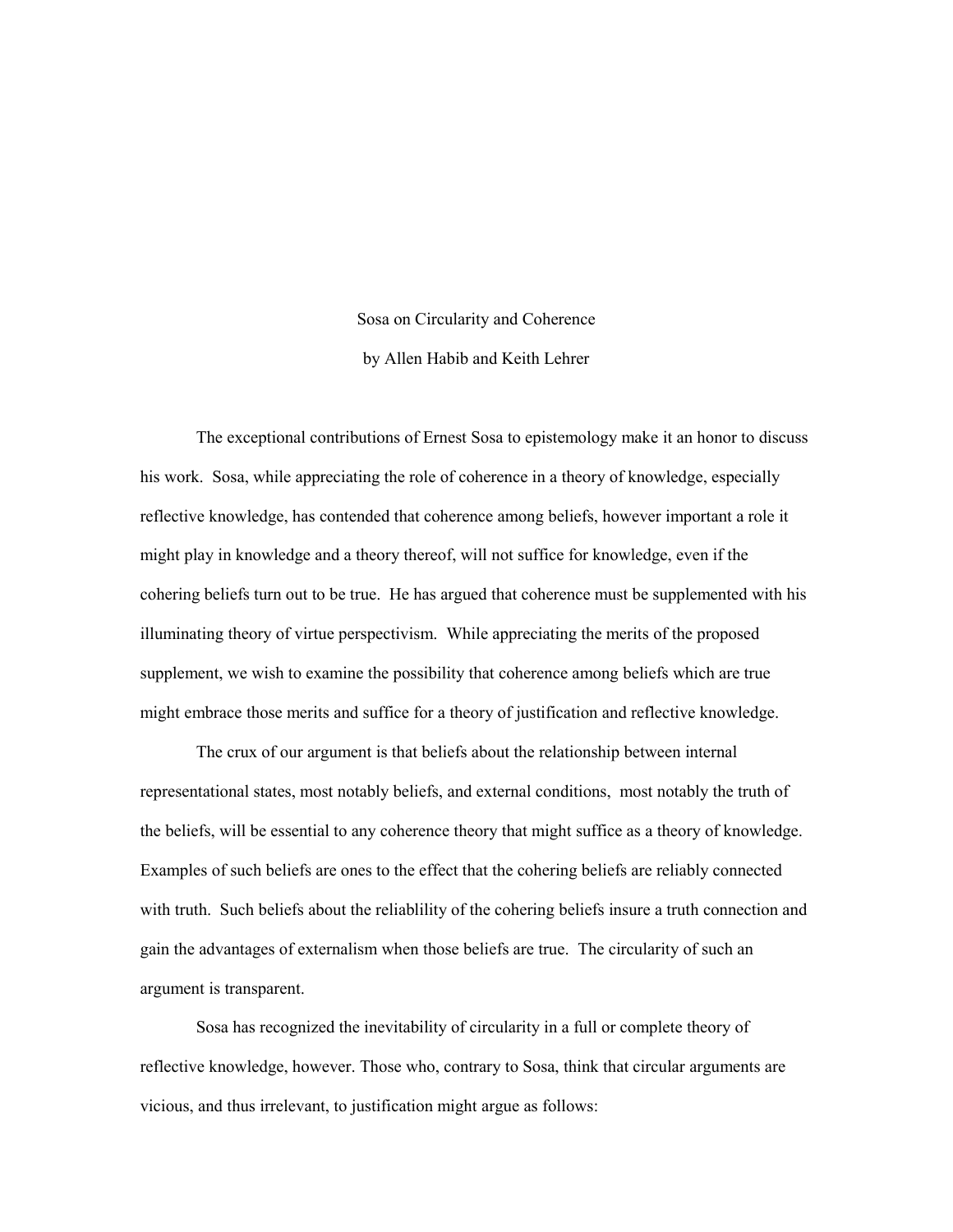Circular arguments fail to have any justificational weight because they fail to have any dialectical force against a skeptic. A circular argument is of no use in a dialectic with a skeptic, it cannot move a rhetorical opponent, since it appeals to the conclusion that the opponent contests. This failure in a dialectic results in a general failure of circular argument to provide justification at all. If circular arguments completely lack justificational weight, then they cannot serve as a justification. If justification is to be a matter of providing good reasons with dialectial force to support or defend a belief, then circular arguments cannot provide any justification because they cannot provide us with reasons having dialectical force against a skeptic. If arguments are to be admitted as justifications for beliefs, they must have sufficient dialectical force to refute potential skeptic opponents.

We may reasonably abandon the skeptical dialectic as the primary method of evaluating theories of knowledge and justification, however. If we instead evaluate our theories of knowledge and justification in terms of the explanations they provide, we lose our motive for construing justificational weight as requiring dialectic force and the objection to circularity falls away. To see why, imagine that you form the belief that the cat is on the mat because you see it. You now have an argument for your belief that the cat is on the mat:

P1 I see a cat on the mat

C: There is a cat on the mat.

But now imagine that you also believe that your eyesight is epistemically reliable. If we add this belief to the argument, we get:

P1 I see a cat on the mat

P2 My eyesight is reliable

C: There is a cat on the mat.

The second argument is superior to the first. Of course , the defense of second premise of that argument will ultimately become circular by appealing to our reliablity. But does this detract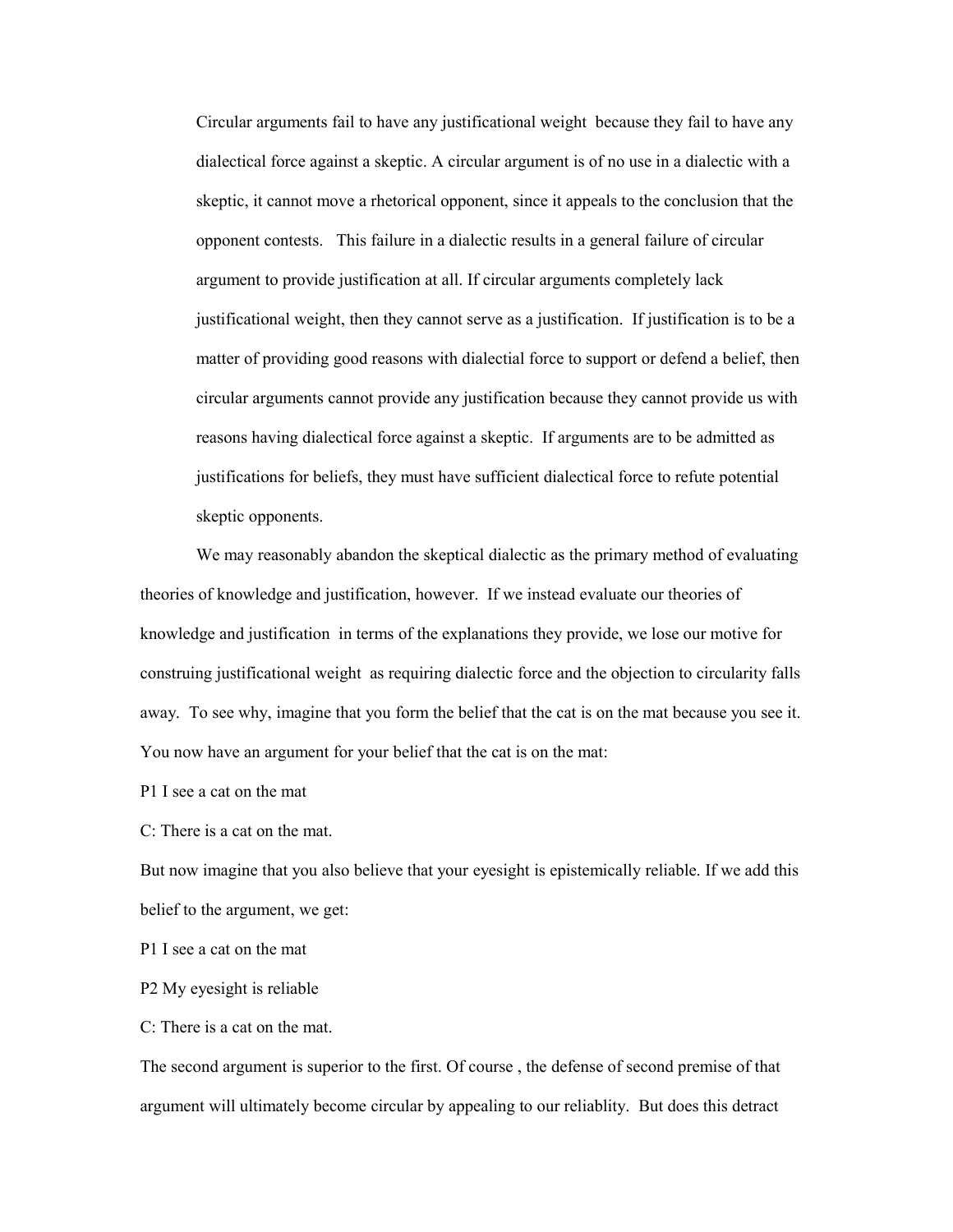from the second argument? Does it make the conclusion less coherent, or does it rather make it more so? Does the first argument or the second offer a better explanation of why we are justified in our belief that we see a cat on the mat? The second, clearly.

Sosa agrees that circular argument can increase explanatory effectiveness through rational coherence. In discussing how we might be justified in our beliefs about the reliability of our epistemic processes, Sosa affirms that an argument, even a circular argument, would result in more overall coherence:

". . . [O]nce we had an argument A for W [our overall way of forming beliefs] being reliable from premises we already accepted, we would embed our faith in W's reliability within a more comprehensively coherent whole that would include the premises of the argument A.' And it must be granted that such an argument *would* bring that benefit." [original emphasis] (1994, 283)

However, he finds coherence, even supplemented with truth, insufficient as a theory of knowledge. He says in his article about Stroud (1994),

A. "Suffice it to say that the most comprehensive coherence accompanied by the truth of what one believes will not yet amount to knowledge. (1994, 268)"

His argument is that in an evil demon world we may have justification resulting from coherence and the addition of truth of what one believes is insufficient for knowledge.

B. "However, if by sheer luck one happened to be right in the belief that one faces a fire, one's

being *both* thus justified *and* right still would fall short of one's knowing about the fire. So

whatever is to be said for coherence, or even for comprehensive coherence, one thing seems

clear: none of that will be enough just on its own to explain fully what a true belief needs in order

to be knowledge." (1994, 268)

This is not to say that Sosa fails to appreciate the importance of coherence. On the contrary, in his more recent work he remarks:

C. "Broad coherence adds to a subject's intellectual work or merit, first, because of the integration and harmony that it imports, but, also, because it is truth conducive: that is to say,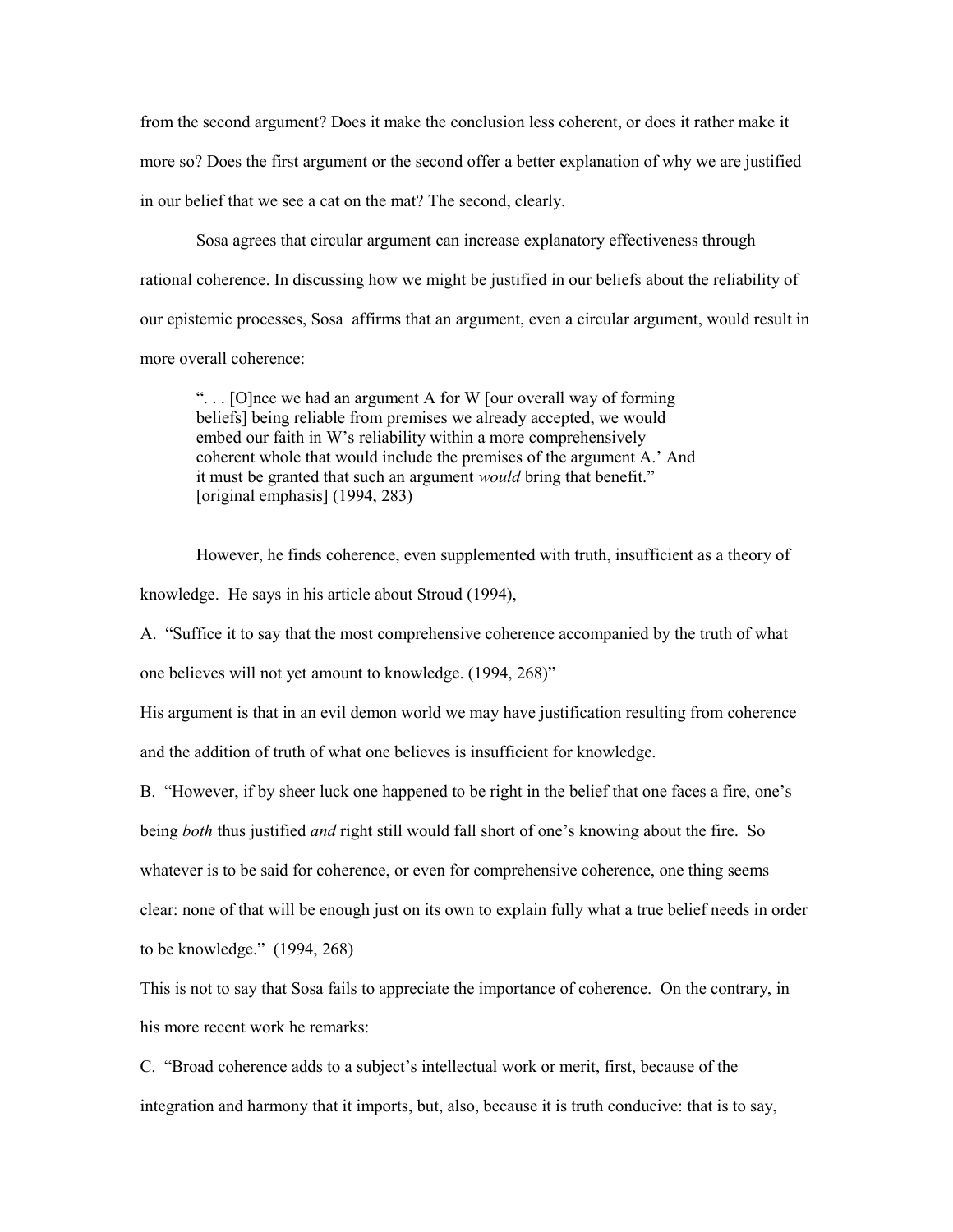broad coherence is valuable and admirable in subject because it increases the likelihood that the subject will have true beliefs and avoid false ones." (ms, 93)

This kind of coherence must include something beyond coherence among beliefs, however. As he clarifies the matter,

D. "For example, it must be coherence not only among one's beliefs, but among one's beliefs *and* experiences. And, further it must be coherence that turns perspectival and includes some view of the sources of one's beliefs and reliability of the these sources." (ms, 91) He concludes,

E. "In conclusion, I claim that: (a) our broad coherence is necessary for the kind of reflective knowledge traditionally desired; and (b) such broadly coherent knowledge is desireable because of the integration it imports and also because in our actual world it helps us approach truth and avoid error." (ms, 100)

There is much agreement, consequently, between Sosa and coherentists like Lehrer (2000) who claim that coherence supplemented with the truth of what one believes is sufficient for knowledge. However, there is an important wedge of distinction, according to Sosa, between the coherence theory restricted to coherence among beliefs supplemented with a requirement of the truth of what one believes and the virtue perspectivism that Sosa advocates. Our purpose is to question whether that wedge of distinction is a difference that makes a theoretical difference. It would be no objection to Sosa's account if were to be equivalent to a coherence theory, especially from the point of view of one of the present authors, but Sosa stresses the importance of the distinction, and so it worth testing the power of the wedge to effect the distinction.

First of all, it is important to avoid a verbal dispute based on claim (A) above. Sosa appears to be claiming that if the sort of justification arising from coherence is supplemented by only the truth of a target belief, then this will not suffice for knowledge. With this we agree. However, the further remarks, especially those in the later work and (D), suggest that coherence among beliefs must be supplemented by something other than beliefs and the truth thereof. One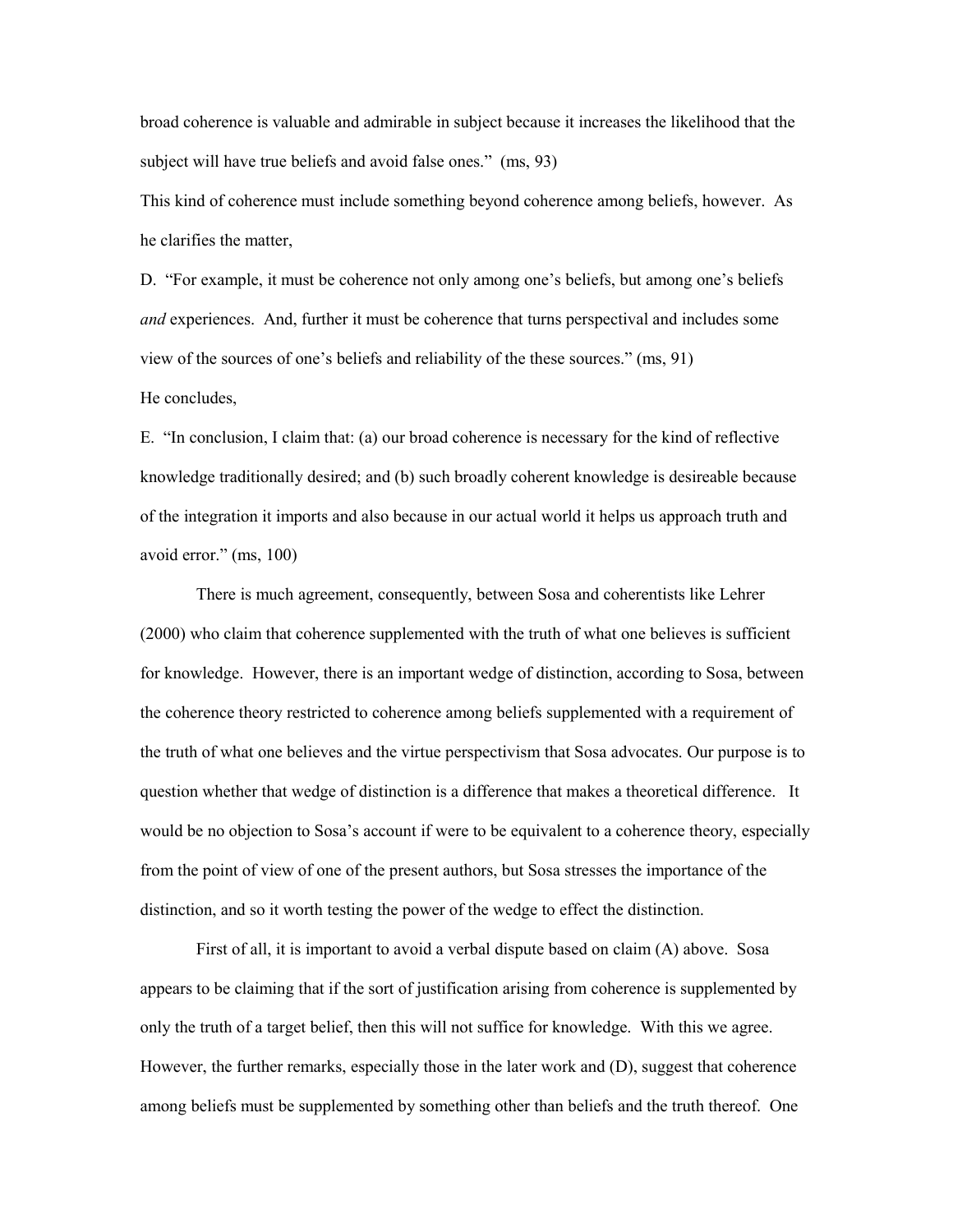must add, for example, experiences.

Now consider, *pace* Lehrer, a kind of coherence that is sufficiently constraining so that it requires of coherence that a target belief which is justified by a coherent background system of beliefs, or which coheres with that system, must be so strongly supported by the system that all objections to the belief can be answered. Thus, if it is an objection to the belief that it was not formed in appropriate way or derived from a reliable source, then the system must contain the belief that the forming was appropriate way or the source reliable. Similarly, if it is an objection to the belief that the circumstances in which it is formed are not propitious for the truth of the belief, then the system, to be coherent with the belief, must contain the belief that the circumstances are propitious. Finally, if it is an objection to the belief that it is not properly connected to experience, then, if the belief coheres with the system, it must contain the belief that the belief is so connected to experience. So let us call this constraint, one requiring that a target belief that coheres with a system of beliefs can be defended by the system against objections to the belief, the *defensibility constraint*.

Thinking about coherence in this manner, constrained by demand that objections be answerable, seems compatible with Sosa's intuitions about coherence. Sosa allows that the circularity of a belief system which contains beliefs about one's reliability is necessary for reflective knowledge. Both Sosa and Lehrer agree that there is a kind of knowledge, what Sosa calls animal knowledge, that does not require such beliefs about reliability which would be required to meet the defensibility constraint. However, reflective knowledge, intended as it is to provide us with an understanding of what we know seems to require a kind of coherence that satisfies the defensibility constraint. Sosa might not agree with this, and we should like to be informed if he demurs, but he appears to propose a view consistent with it.

In defense of this interpretation, note his remarks above that the kind of coherence required "must be a coherence that turns perspectival and includes some *view* (our italics) of the sources of one's beliefs and reliability of these sources." If coherence must include a *view* of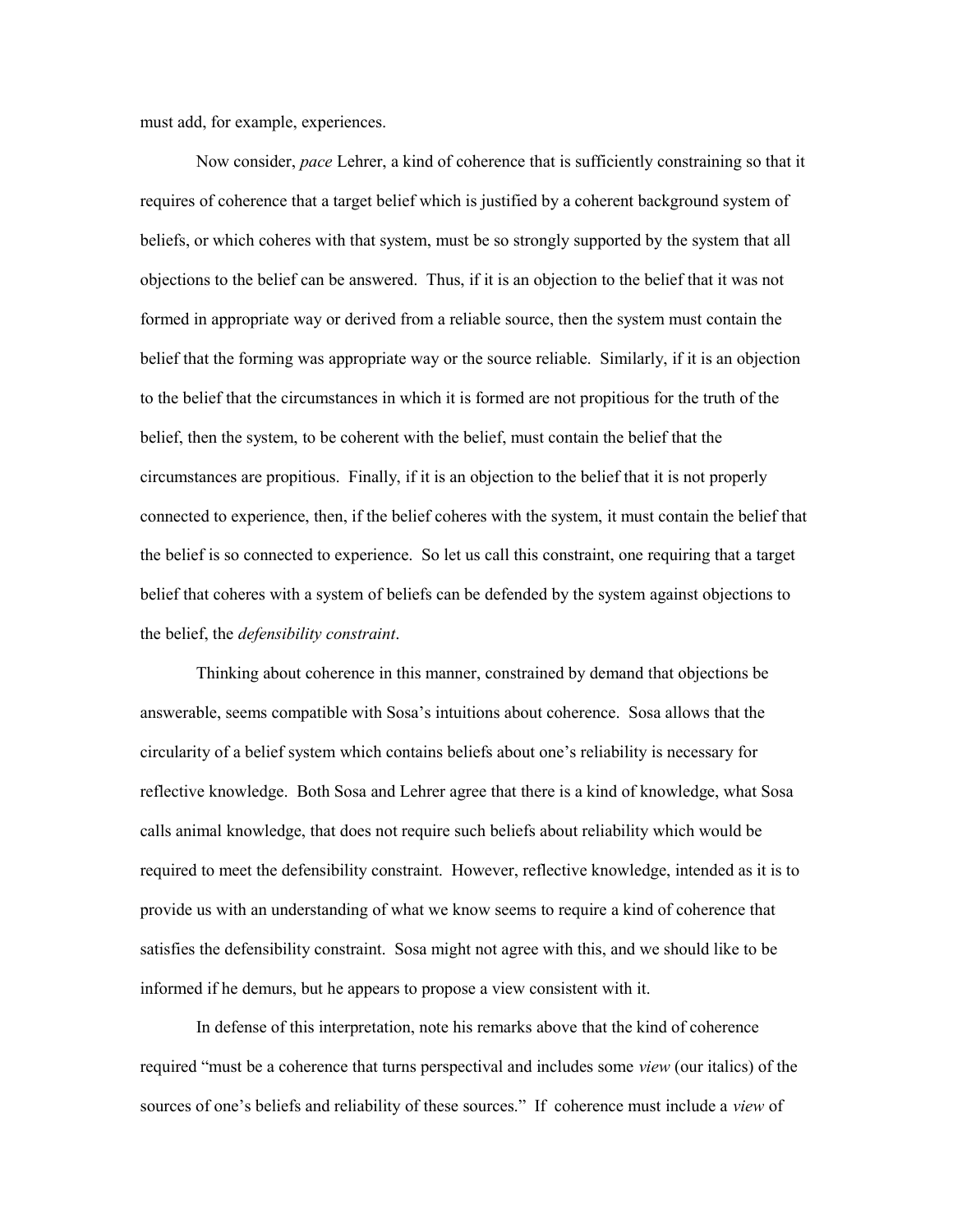such matters, then, it seems it must include a belief to that effect. For what is a view if not a belief? And what is the motivation for requiring such a view if not to provide defense against a possible objection? We think that the attribution of the defensibility constraint to Sosa is a reasonable one concerning reflective knowledge.

However, these simple reflections suggest to us that Sosa's virtue perspectivism is contained in the coherence theory restricted to coherence among beliefs provided only that the beliefs are true. For a system sufficiently coherent to defend a target belief against objections to it, which seems required to yield reflective knowledge, must contain the beliefs concerning reliability and connection with experience which virtue perspectivism supplies. Moreover, if those beliefs be true, their truth appears sufficient, when added to coherence satisfying the defensibility constraint, to yield knowledge. To be sufficient for defense of the target belief, the beliefs with which it coheres must affirm that the context and our perspective are truth conducive. So, if the beliefs with which a belief coheres are fully adequate to the reflective defense, then, if they are true, they will insure what is required in terms of ways, means and circumstances by virtue perspectivism.

We thus propose a question to Sosa. What is supplied by virtue perspectivism that is not required for the defensibility of the belief by a coherent system to yield reflective knowledge? Perhaps Sosa has a positive answer we have not discerned, and we would be glad to be instructed by him. If the answer is negative, and nothing additional is supplied, then why does a highly coherent system, one with a high enough grade of coherence to provide for the defensibility of the target belief, fail to suffice for knowledge when the beliefs in the system are true? Notice, to return to the new evil demon problem, that coherence with a system plus the truth of the target belief alone cannot be expected to suffice. Far too many of the beliefs belonging to the system could be false, and thus the system might fail to yield knowledge despite the truth of the target belief. That is to be expected. If we think of the beliefs belonging the system as supplying premises to support or defend the target belief, then, of course, the support or defense will only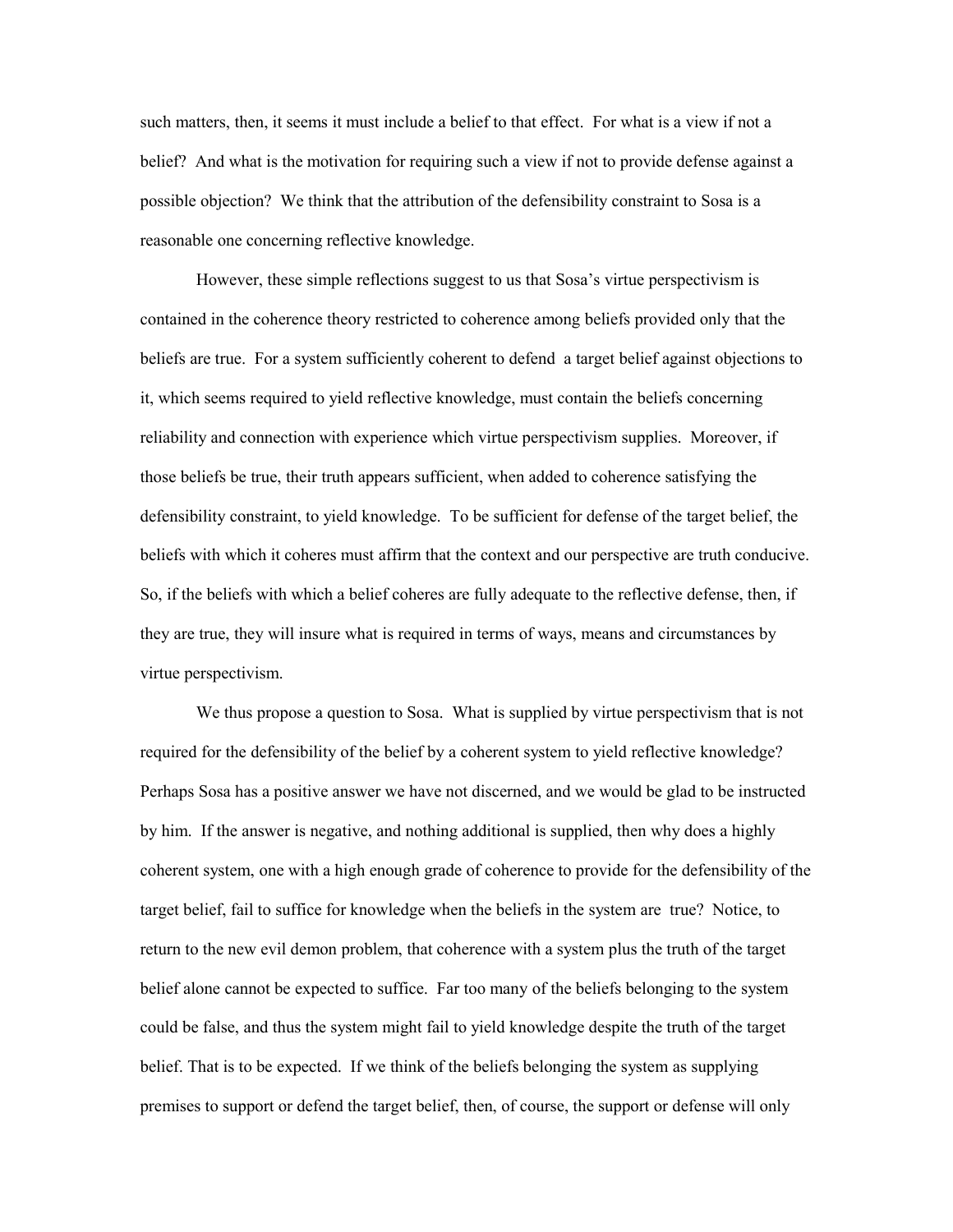suffice if the premises are true. Our suggestion is that the truth of cohering premises, if adequate for the defense of the target belief, suffices for knowledge.

We can anticipate one reply concerning the supplementary role of experience. It is that it is the experience itself rather than a belief concerning it that plays the crucial role in knowledge. Now construed in one manner the answer to this objection is simple. For a belief about the existence of an experience (or about the relation of a belief to an experience) to be true, more is required than the belief. The truth of the belief that I am experiencing a fire requires the experience of the fire and not just a believing attitude. So, the truth requirement imports the reality of the thing believed to be exist, the experience, and that is something beyond the believing attitude.

Another way of construing the objection that it is the experience itself rather than belief that is crucial, and a stronger one, is to say that no belief at all is required for the experience to be crucial. I might have some experience which plays a role in justification and knowledge without ever having any corresponding belief that it exists. Here there is a possible ambiguity. Many things of which we have no conception may play a causal role in our beliefs and so, indirectly, in our knowledge. But the existence of such things is not our justification for the belief, though it may play a crucial role in etiology of the belief. Of course, sometimes etiology constitutes part of the justification for a belief, in perception, for example, but then the truth of beliefs concerning the etiology, that an object causes my experience, for example, and their coherence with the target belief suffices for reflective knowledge.

It should be allowed, moreover, that the word "belief" covers many different states from the weakest impression of something being the case to the most careful and certain conviction. It is important not to let ambiguities in the doxastic vocabulary generate verbal dispute and philosophical confusion. So, let us use the term in the broadest manner and think of those representations of sense which we quickly reject, e.g. of the water on highway ahead on a sunny day, as weak short-lived beliefs, as well as the most reflective judgements. I think we may then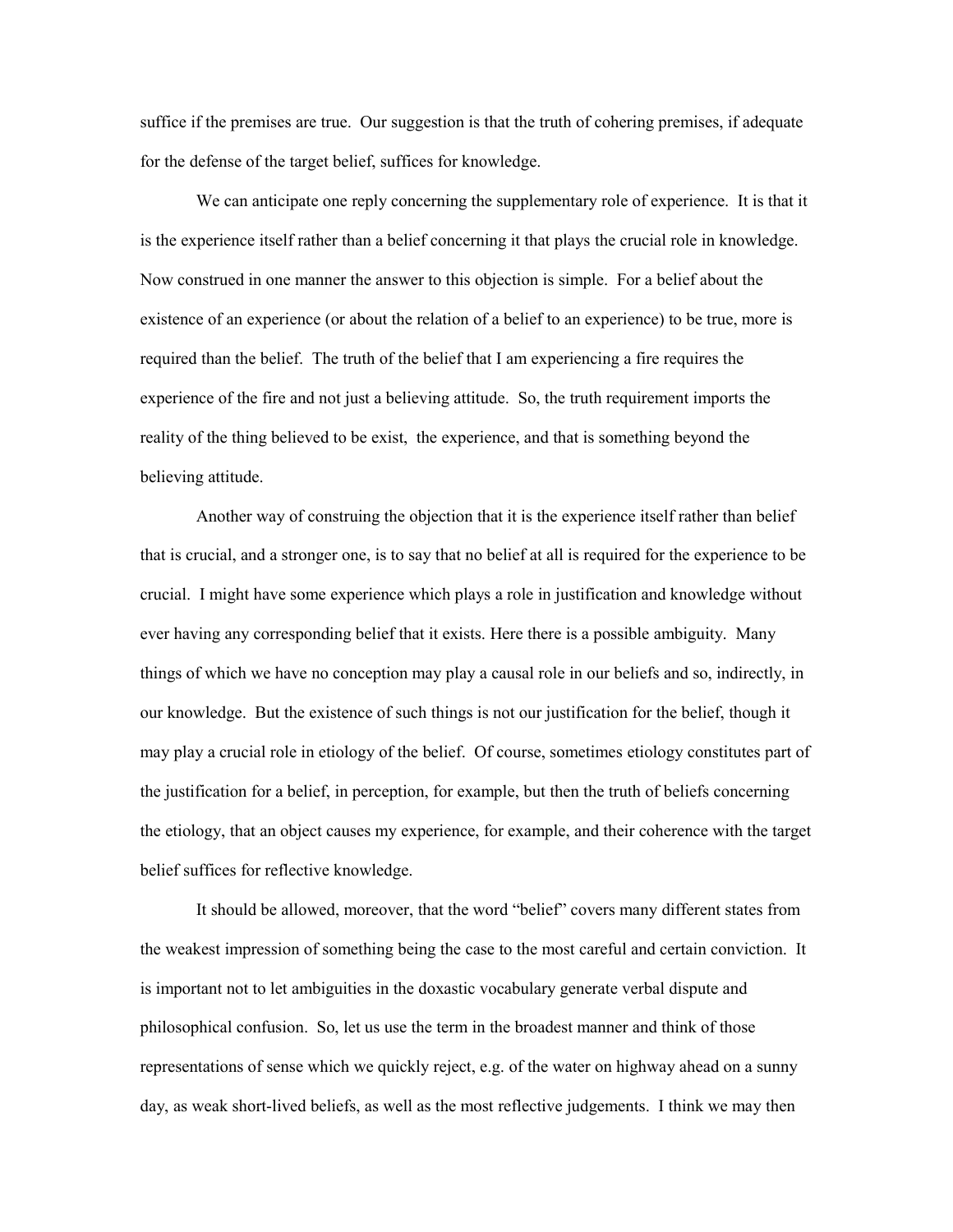say that experience is either represented, in which case it is at least a kind of short-lived belief that may play a role in justification, or it is unrepresented altogether, in which case it is no belief at all and plays no role in justification. No justification without representation.

Thus, to rephrase our question for Sosa: Suppose that coherence among beliefs is broad enough to provide justification for a target belief in a demon world. In the demon world, the justification is defeated by the falsity of the cohering beliefs providing the defense of the target belief. Now consider the target belief defended by a coherent system of beliefs providing a justification that is undefeated by error in the actual world. Why would such coherence combined in this way with truth not suffice for knowledge as the coherentist avers? Note that coherence theorists have not been reluctant to add the requirement of truth to that of the internal attitudes, though they have differed concerning its nature. If truth be something external, then something external is part of the coherence theory of knowledge. The crucial question is whether our system of beliefs, when sufficiently coherent with each other to defend a target belief, suffices for knowledge when those beliefs required for the defense are true. Moreover, do not such beliefs constitute our perspective? And is it not those beliefs, which include the belief that they will lead us to truth and not error, whose virtue from our perspective yields knowledge? In short, then, why isn't the virtuous perspective required for knowledge a view that is part of the system of belief that coheres with other beliefs to yield knowledge when undefeated by error? Why isn't virtue perspectivism contained within coherence constrained by defensibility and supplemented by truth?

We conclude by expressing our appreciation for the remarkable clarification that Sosa has provided of the conditions of knowledge by advocating his position of virtue perspecitivism. No one has done more to clarify issues pertaining to the relationship between knowledge and skepticism than Sosa. He has clarified beyond all others the way in which evidence that fails to be adequate for knowledge in a demon world may nevertheless be adequate for knowledge in the actual world. Moreover, his clarification of the role of reliability and what it can and cannot